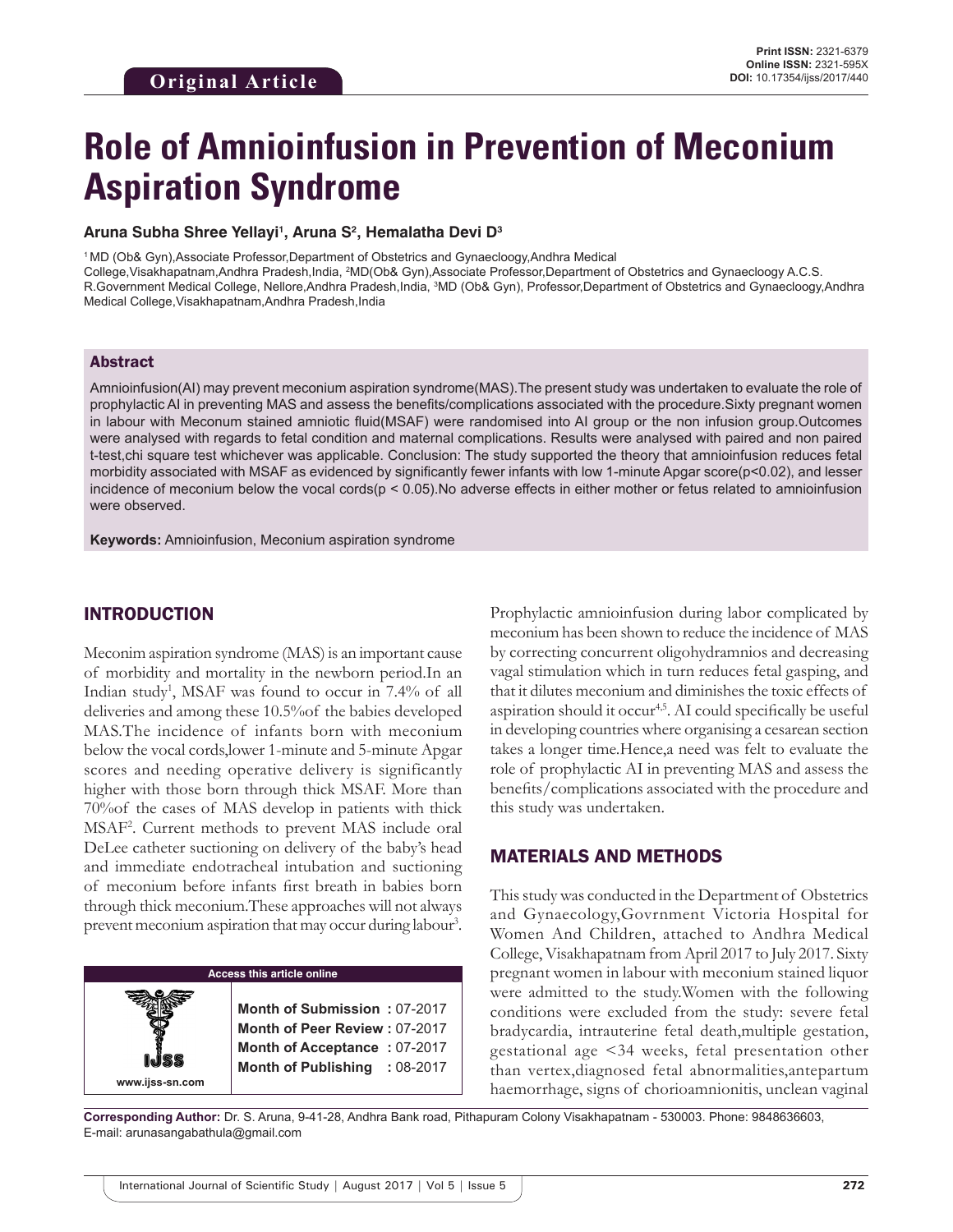examination outside the hospital prior to admission, cord prolapse, severe preeclampsia, heart disease complicating pregnancy, diabetes complicating pregnancy.Informed written consent was obtained before each woman was randomly allocated to AI group (study group) or the noninfusion group(control group).Randomisation was done according to a table of random numbers by Tippet. All women admitted to the study were examined in detail. This included a history, general physical examination and abdominal examination.Pelvic examination was done to determine cervical dilatation, station of presenting part and to rule out cord prolapse.All women received prophylactic antibiotics as was routinely followed by the treating unit.In the study group AI with normal saline was given through a catheter inserted transcervically under all aseptic precautions.The infusion rate was to deliver 600ml during the first hour and subsequently 180ml/hr until delivery. The AI was stopped just before delivery.Continuous fetal heart rate monitoring was done with the help of external cardiotocograph.During the AI, the mother was kept in the left lateral position. The intrapartum managemaent and mode of delivery as determined by obstetric factors were not altered in both study and control groups.In all women (in the study and control groups)the newborns were subjected to intrapartum suction of the mouth,oropharynx and hypopharynx. At birth before baby took a breath the chest was splinted and baby handed over to the paediatrician. Direct laryngoscopy and tracheal suctioning was done in all babies.Reintubation followed by suctioning was repeated until the returns were free of meconium.All deliveries were attended by neonatologigsts who were unaware of the treatment protocol.Umbilical cord blood pH and electrolyte determination was done.Comparision was done between maternal haemoglobin, total leucocyte count,differential leucocyte count and electrolytes at study entry and at delivery. The fetal heart tracings were coded according to steer et al.Puerperal morbidity was defined as temperature  $38.0^{\circ}$ C (100.4 $^{\circ}$  F) or higher, the temperature to occur on any 2 of the first 10 days postpartum, exclusive of the first 24 hours, and was taken by mouth by a standard technique four times daily, and in the post partum period mother was observed for the development of any puerperal morbidity. Newborns were observed in the immediate postnatal period for development of MAS and other neonatal complications.

Outcomes were analyzed with regards to fetal heart tracings, time to delivery, method of delivery, fetal condition including weight, Apgar score at one and five minutes, cord blood pH, electrolytes, presence of meconium below the cords (ascertained by laryngoscopy in all infants), complications including meconium aspiration syndrome confimed by chest X-ray. Comparison between

maternal haemoglobin, total leucocyte count, differential leucocyte counts and electrolytes at study entry and at delivery was done. Incidence of puerperal morbidity was analysed.

# **Stastical Analysis**

Results were analysed with paired and non-paired t-test, Chi square test whichever was applicable. A p value of  $\leq$ 0.05 was considered significant. The results are presented as mean ± SEM.

# **Observations**

The subjects belong to a wide age group, i.e 18 to 35 years (Table 1). Gravidity ranged from 1 to 7. The gestational age at the time of delivery ranged from 35.57 to 41.85 weeks. In the group that underwent AI, a mean volume of 594ml (range 250ml to 1150ml) was infused over a mean period of  $92.33 \pm 8.21$  minutes(mean ± SEM) (range 30 - 250 minutes). No cases of cord prolapse or uterine hypertonous during the infusion were noted. 2 of the infants with MAS in the study were preterm(36 weeks) and both belonged to the control group. There was no significant difference between the number of preterm infants in each group developing MAS. Three infants with MAS in the control group had umblical cord ph less than 7.2 while the only infant in the AI group was not acidemic(pH 7.28). Three infants in the control group and the only infant in the AI group with MAS were delivered by lower segment cesarean section, while one infant in the control group with MAS was delivered vaginally. Of the 5 infants who developed MAS, 2 infants were born asphixated and both belonged to the control group, however none developed hypoxic ischemic encephalopathy. None of the infants required ventilation or developed seizures, had air leak sydrome or developed persistant pulmonary hypertension. No infant suffered from sepsis. 1 infant in the AI group developed meconium gastritis. There were no neonatal deaths. There was 1 small for date infant( $\leq$  - 2 SD) in the control group who was acidemic. The one large for date( $\geq \pm 2$  SD) infant in the control group was acidemic as was the only large for date infant in the AI group. All the women in the control group who developed puerperal pyrexia were delivered by lower segment cesarean section, while 1 patient in the AI group had a normal vaginal delivery. The woman who had a normal vaginal delivery had a duration of rupture of membranes of 405 minutes. Puerperal pyrexia developed on the second postpartum day and subsided on the 4<sup>th</sup> postpartum day with routine antibiotics.

Thus the incidence of infants with lower 1 min Apgar scores and meconium below the vocal cords was significantly reduced in the AI group as compared to the control group (Tables 2-12).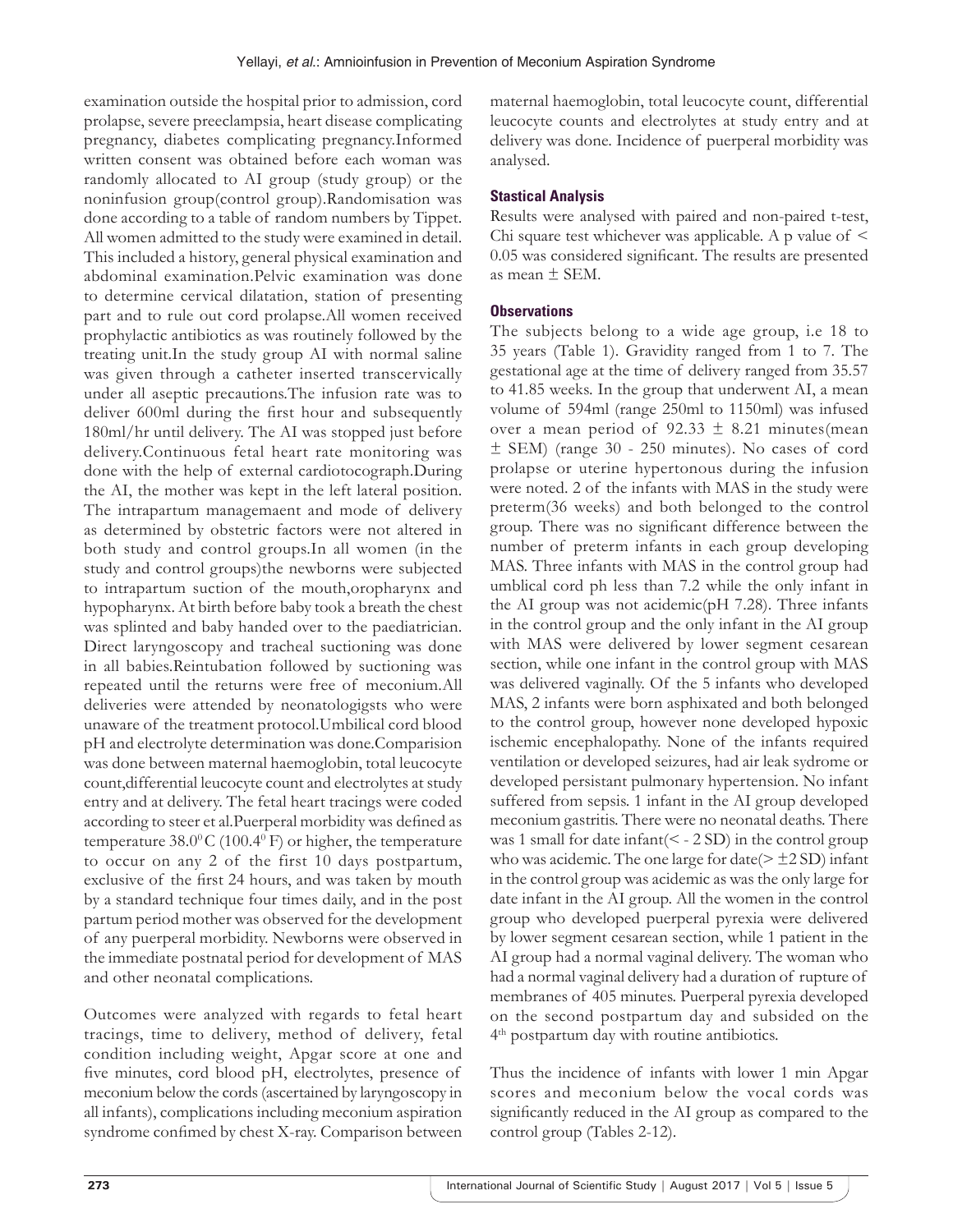| <b>Table 1: Maternal characteristics</b> |                 |                        |                            |                     |  |
|------------------------------------------|-----------------|------------------------|----------------------------|---------------------|--|
| <b>Characteristic</b>                    | Total $(n=60)$  | Control group $(n=30)$ | <b>Amnion Fusion group</b> | <b>Significance</b> |  |
| Age (years)                              | $26.60 \pm 0.5$ | 27.57±0.68             | 25.63±0.71                 | <b>NS</b>           |  |
| Gravidity                                | $2.18 \pm 0.19$ | $2.40\pm0.33$          | $1.97 \pm 0.21$            | <b>NS</b>           |  |
| Gestational age (wk)                     |                 |                        |                            |                     |  |
| 34-36.99                                 | 7(11.67)        | 5(16.67)               | 2(6.67)                    | <b>NS</b>           |  |
| 37-39.99                                 | 36(60)          | 16 (53.33)             | 20 (66.67)                 | <b>NS</b>           |  |
| 40&above                                 | 17 (28.33)      | 9(30)                  | 8(26.67)                   | <b>NS</b>           |  |
| Cx dilation                              |                 |                        |                            |                     |  |
| $\leq 4$                                 | 44 (73.3)       | 24 (80)                | 20 (66.67)                 | <b>NS</b>           |  |
| $5-8$                                    | 16 (26.67)      | 6(20)                  | 10 (33.33)                 | <b>NS</b>           |  |

Data are presented as mean±SEM or number and percentage. Data in parentheses indicate percentages. NS:Not significant

#### **Table 2: Maternal and pregnancy risk factors**

| S.No.                   | <b>Compliaction</b>                   | Control group | Al group | <b>Significance</b> |
|-------------------------|---------------------------------------|---------------|----------|---------------------|
| Maternal complication   |                                       |               |          |                     |
|                         | Anaemia                               | 7(23.33)      | 8(26.67) | <b>NS</b>           |
|                         | Mild hypertension                     | 3(10)         | 8(26.67) | <b>NS</b>           |
|                         | <b>Previous LSCS</b>                  | 4(13.33)      | 4(13.33) | <b>NS</b>           |
|                         | Bronchial asthma                      | 3(10)         |          | <b>NS</b>           |
| 5                       | No prenatal care                      | 3(10)         |          | <b>NS</b>           |
| Pregnancy complications |                                       |               |          |                     |
|                         | Post datism                           | 9(30)         | 8(26.67) | <b>NS</b>           |
|                         | Preterm labor                         |               |          |                     |
|                         | Spontaneous                           | 3(10)         | 2(6.67)  | <b>NS</b>           |
|                         | Induced                               | 2(6.67)       |          | <b>NS</b>           |
| 3                       | Intrautrine growth retardation (IUGR) | 1(3.33)       |          | <b>NS</b>           |

Data in parentheses indicate percentages. LSCS: Lower segment cesarean section. NS: Not significant

## **Table 3: Labor characteristics**

| <b>Characteristic</b>                          | Total $(n=60)$ | Control group $(n=30)$ | Amnion fusion group (n=20) | <b>Significance</b> |
|------------------------------------------------|----------------|------------------------|----------------------------|---------------------|
| Use of oxytocin                                | 20 (33.33)     | 13 (43.33)             | 29 (96.66)                 | <b>NS</b>           |
| Character of meconium (Thick)                  | 53 (88.33)     | 24 (80)                | 29 (96.67)                 | <b>NS</b>           |
| Time from meconium diagnoses to delivery (min) |                |                        |                            |                     |
| $30 - 60$                                      | 14 (23.33)     | 9(30)                  | 5(16.67)                   | <b>NS</b>           |
| 61-120                                         | 35 (58.33)     | 17 (56.67)             | 18(60)                     | <b>NS</b>           |
| 121&above                                      | 11 (18.33)     | 4 (23.33)              | 7(23.33)                   | <b>NS</b>           |
| Time from infusion to delivery (min)           |                |                        |                            |                     |
| $30 - 60$                                      | <b>NA</b>      | <b>NA</b>              | 9(30)                      |                     |
| 61-120                                         | <b>NA</b>      | <b>NA</b>              | 15(50)                     |                     |
| 121&above                                      | <b>NA</b>      | <b>NA</b>              | 6(20)                      |                     |
| Fetal distress                                 | 11 (18.33)     | 7 (23.33)              | 4(13.33)                   | <b>NS</b>           |

Data in parentheses indicate percentages. NS: Not significant. NA: Not applicable

#### **Table 4: Mode of delivery**

| <b>Characteristic</b>       | Total $(n=60)$ | Control group $(n=30)$ | Amnion fusion group $(n=30)$ | <b>Significance</b> |
|-----------------------------|----------------|------------------------|------------------------------|---------------------|
| Spontaneous vertex delivery | 7 (20)         | 5(16.67)               | 7(23.33)                     | <b>NS</b>           |
| Forceps delivery            | 3(5)           | 2(6.67)                | 1(3.33)                      | <b>NS</b>           |
| Cesarean section            | 45 (75)        | 23 (76.67)             | 22 (73.33)                   | NS                  |

Data in parentheses indicate percentages. NS: Not significant

# **DISCUSSION**

MAS is an important cause of neonatal morbidity and mortality. Current obstetric and pediatric practices are not able to eliminate the occurrence of this disease altogether. Wenstrom and Parsons<sup>4</sup> initially proposed intrapartum AI as a way of diluting meconium to decrease the incidence of MAS. Majority of the women included in the present study were nulliparous. Term deliveries occurred in nearly 90% of the women. A slightly lower incidence of prerterm delivery could be explained by the fact that only women of gestation > 34 weeks were included in the study. The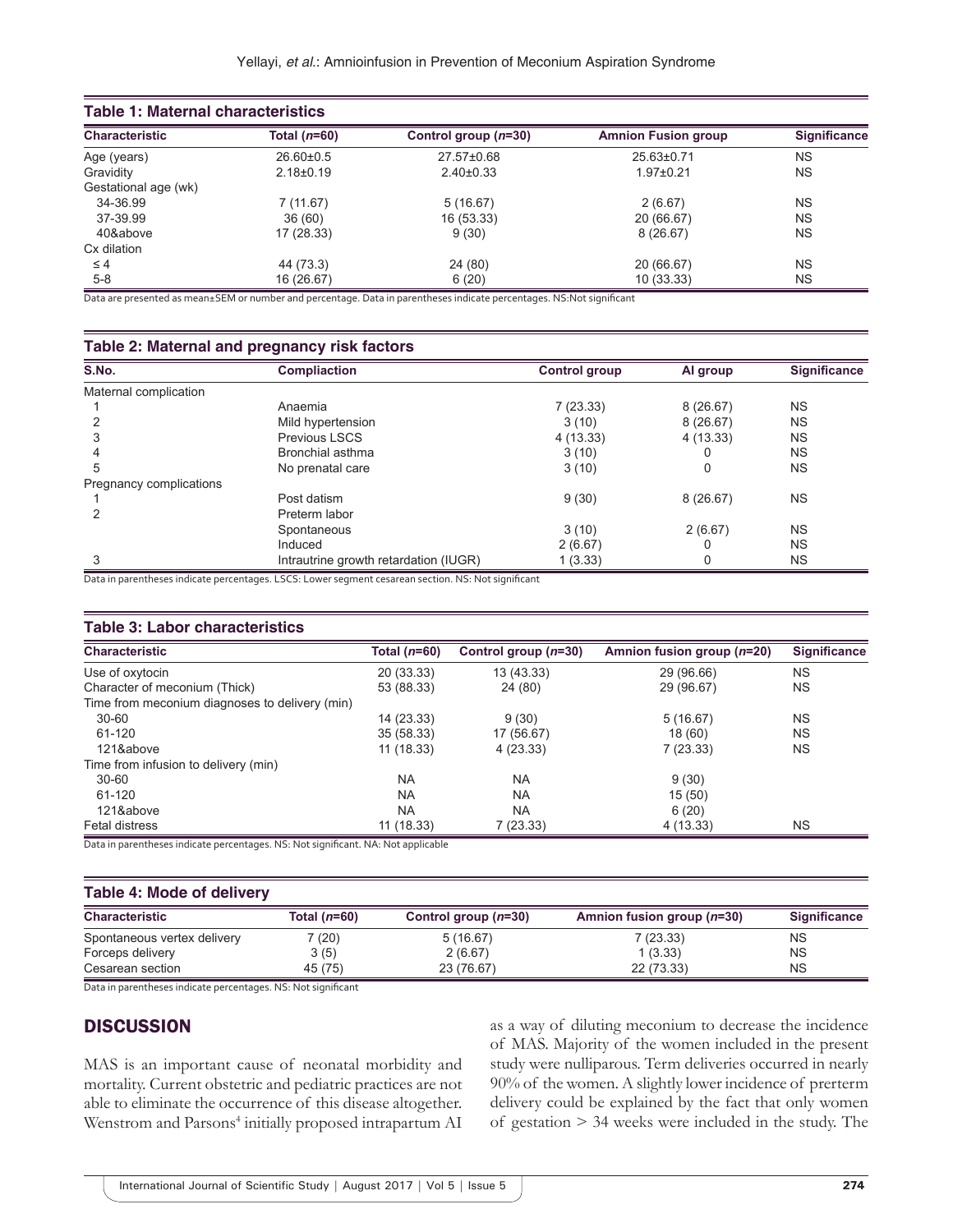| Table 5: Birth weights         |                 |                        |                               |           |  |  |
|--------------------------------|-----------------|------------------------|-------------------------------|-----------|--|--|
| <b>Characteristic</b>          | Total $(n=60)$  | Control group $(n=30)$ | Amnio infusion group $(n=30)$ | P value   |  |  |
| Birth weight                   | $2.93 \pm 0.08$ | $2.85 \pm 0.01$        | $3.01 \pm 0.11$               | <b>NS</b> |  |  |
| Low birth Weight $($ < 2.5 kg) | 14 (23.33)      | 11 (36.67)             | 29 (96.67)                    | P < 0.02  |  |  |
| Appropriate for date           | 57 (95)         | 28 (93.33)             | 29 (96.67)                    | <b>NS</b> |  |  |
| Small for date                 | 1(1.67)         | 1(3.33)                |                               |           |  |  |
| Large for date                 | 2(3.33)         | 1 (3.33)               | 1(3.33)                       |           |  |  |

Data is presented as mean±SEM or number and percentage. Data in parentheses indicate percentages. NS: Not significant

#### **Table 6: APGAR score**

| <b>Characteristic</b> | Total $(n=60)$ | Control group $(n=30)$ | Amnio infusion group (n=30) | P value   |
|-----------------------|----------------|------------------------|-----------------------------|-----------|
| 1 min APGAR           |                |                        |                             |           |
| $0 - 3$               | 4(6.67)        | 3(10)                  | 1(3.33)                     |           |
| $4 - 6$               | 7(11.67)       | 6(20)                  | 1(3.33)                     | < 0.02    |
| $7 - 10$              | 49 (81.67)     | 21(70)                 | 28 (93.33)                  |           |
| 5 min APGAR           |                |                        |                             |           |
| $0 - 3$               |                |                        |                             |           |
| $4 - 6$               |                |                        |                             |           |
| $7 - 10$              | 60 (100)       | 30(100)                | 30 (100)                    | <b>NS</b> |

Data in parentheses indicate percentages. NS: Not significant

#### **Table 7: Cord blood studies**

| <b>Characteristic</b>   | Total $(n=60)$  | Control group $(n=30)$ | Amnio infusion group $(n=30)$ | P value   |
|-------------------------|-----------------|------------------------|-------------------------------|-----------|
| Cord blood ph           | $7.27 \pm 0.2$  | 7.28±0.3               | $7.27 \pm 0.2$                | <b>NS</b> |
| ≤7.16                   | 9(15)           | 5(16.66)               | 4 (13.33)                     |           |
| $7.17 - 7.2$            | 11 (18.33)      | 8(26.66)               | 3(10)                         |           |
| 7.21&above              | 40 (66.66)      | 17 (56.66)             | 23 (76.66)                    | <b>NS</b> |
| Cord blood electrolytes |                 |                        |                               |           |
| Sodium (meg/L)          | 135.18±0.63     | $135.40\pm1.02$        | 134.97±0.75                   | <b>NS</b> |
| Potassium (meg/L)       | $4.33 \pm 0.11$ | $4.32\pm0.15$          | $4.34 \pm 0.17$               | <b>NS</b> |
| Chloride (meg/L)        | 98.80±0.56      | 98.27±0.86             | 99.33±0.72                    | <b>NS</b> |

Data is presented as mean±SEM or number and percentage. Data in parentheses indicate percentages. NS: Not significant

## **Table 8: Neonatal complications**

| <u>. abio of hoofiatal complications</u> |                            |                        |                               |         |  |  |
|------------------------------------------|----------------------------|------------------------|-------------------------------|---------|--|--|
| <b>Characteristic</b>                    | Total $(n=60)$             | Control group $(n=30)$ | Amnio infusion group $(n=30)$ | P value |  |  |
| Meconium below the cords                 |                            |                        |                               |         |  |  |
| Present                                  | 15 (25)                    | 11 (36.67)             | 4 (13.33)                     |         |  |  |
| Absent                                   | 45 (75)                    | 19 (63.33)             | 26 (86.33)                    | < 0.05  |  |  |
| Meconium aspiration syndrome             |                            |                        |                               |         |  |  |
| Present                                  | 5(8.33)                    | 4(13.33)               | 1(3.33)                       |         |  |  |
| Absent                                   | 55 (91.67)                 | 26 (86.67)             | 29 (96.67)                    | ΝS      |  |  |
|                                          | $\cdots$ $\cdots$ $\cdots$ |                        |                               |         |  |  |

Data in parentheses indicate percentages. NS: Not significant

### **Table 9: Correlation of birth weight and cord pH in appropriate for date infants**

| <b>Characteristic</b> | Control<br>$group(n=28)$ | <b>Amnio Infusion</b><br>$group(n=29)$ | <b>Significance</b> |
|-----------------------|--------------------------|----------------------------------------|---------------------|
| Umblical Cord pH      |                          |                                        |                     |
| $≤7.16$               | 5                        | 3                                      |                     |
| 7 17-7 2              | 6                        | 3                                      |                     |
| 7.21&above            | 17                       | 23                                     | ΝS                  |
| NS: Not significant   |                          |                                        |                     |

cervical dilatation at the time of detection of meconium was similar in both groups of women(a mean of 3.47 cms in the control group and 4.23 cms in the AI group). This was similar to the cervical dialtation at detection of meconium in the studies reported by Macri et al<sup>6</sup> and Eriksen et al<sup>7</sup>. Hyperstimulation characterised by excessive frequency and intensity of contractions and FHR abnormalities is a known complication with oxytocin. In the present study 33.33% of the women who had meconium staining were given oxytocin for induction/augmentation of labor. In the obstetric practices in this institute since other methods to evaluate fetal distress are not available more often cesarean section is resorted to for women laboring with MSAF, and hence the mean time from meconium diagnosis to delivery and mean duration of AI was shorter in this study as compared to the studies reported from the west<sup>4,5,7</sup>. The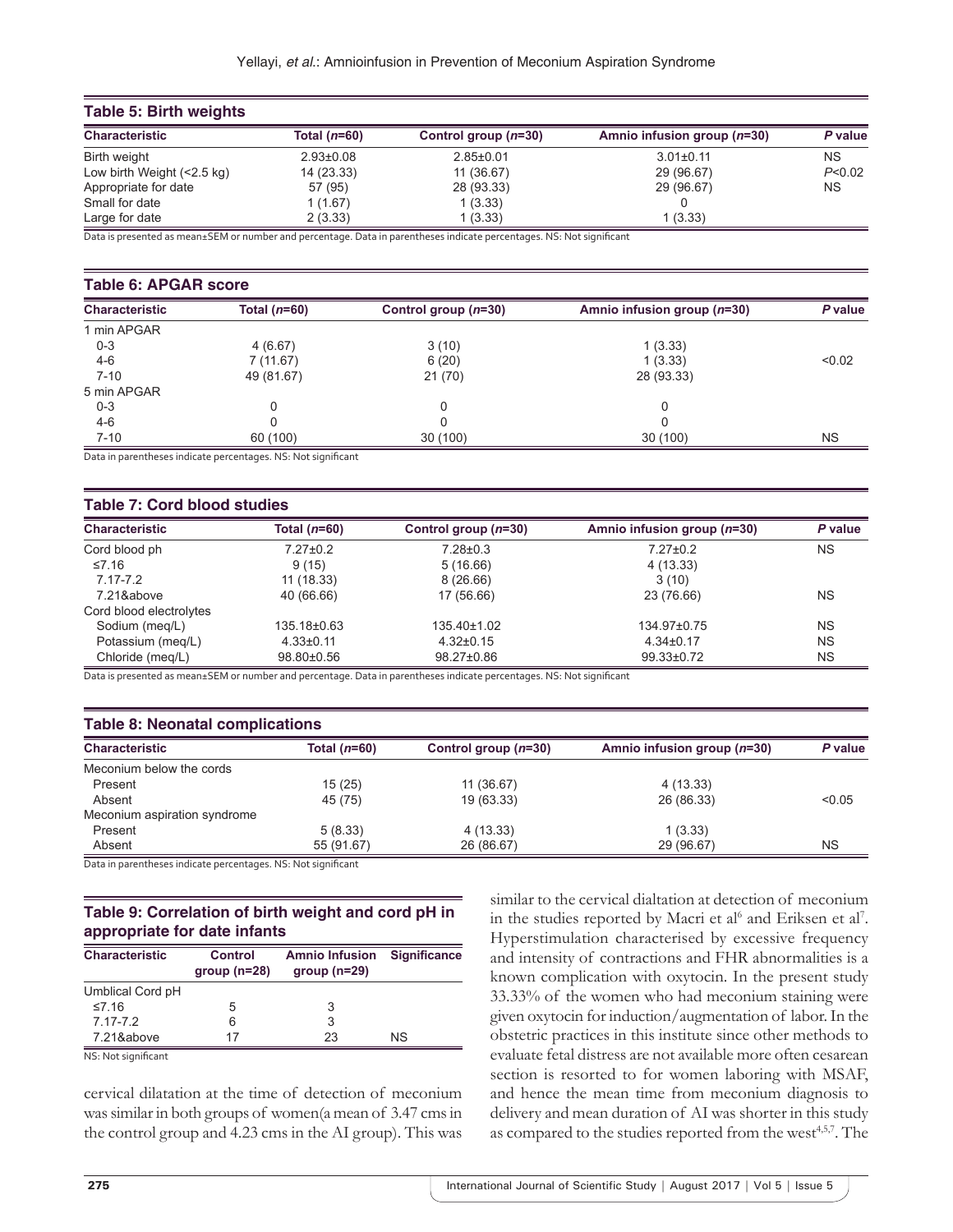| Table 10: Maternal haematological and bio chemical parameters |                  |                        |                             |              |  |
|---------------------------------------------------------------|------------------|------------------------|-----------------------------|--------------|--|
| <b>Characteristics</b>                                        | Total ( $n=60$ ) | Control group $(n=30)$ | Amnio infusion group (n=30) | Significance |  |
| Predelivery                                                   |                  |                        |                             |              |  |
| Haemoglobin (g/dl)                                            | $11.24 \pm 0.26$ | 11.48±0.37             | 10.99±0.38                  | <b>NS</b>    |  |
| TLC                                                           | 11830±473.46     | 11610±536.19           | 12050±788.21                | <b>NS</b>    |  |
| Neutrophil                                                    | 72.92±1.24       | 72.93±1.93             | 72.90±1.58                  | <b>NS</b>    |  |
| Lymphocyte                                                    | 21.35±0.96       | 22.00±1.70             | 20.70±0.91                  | <b>NS</b>    |  |
| At delivery                                                   |                  |                        |                             |              |  |
| Haemoglobin (g/dl)                                            | 10.29±0.25       | $10.40 \pm 0.32$       | 10.17±0.38                  | <b>NS</b>    |  |
| TLC                                                           | 11338.33±378.3   | 11386.67±586.92        | 11290.0±487.51              | <b>NS</b>    |  |
| Neutrophil                                                    | 73.53±1.07       | 73.50±1.58             | 73.57±1.48                  | <b>NS</b>    |  |
| Lymphocyte                                                    | 19.02±0.79       | 19.43±1.20             | 18.60±1.06                  | <b>NS</b>    |  |
| Predelivery Electrolytes:                                     |                  |                        |                             |              |  |
| Sodium (meg/L)                                                | 135.42±0.65      | 135.40±0.81            | $135.43\pm1.03$             | <b>NS</b>    |  |
| Potassium (meg/L)                                             | $3.97 \pm 0.07$  | $3.99 \pm 0.10$        | $3.96 \pm 0.12$             | <b>NS</b>    |  |
| Chloride (meg/L)                                              | 97.68±0.52       | 97.70±0.65             | 97.67±0.82                  | <b>NS</b>    |  |
| At delivery electrolytes                                      |                  |                        |                             |              |  |
| Sodium (meg/L)                                                | 135.52±0.65      | 134.73±0.87            | 136.30±0.96                 | <b>NS</b>    |  |
| Potassium (meg/L)                                             | $3.80 \pm 0.15$  | $3.70 \pm 0.24$        | $3.90+0.18$                 | <b>NS</b>    |  |
| Chloride (meg/L)                                              | 97.37±0.52       | 96.97±0.74             | 97.77±0.73                  | <b>NS</b>    |  |

Data are presented as mean±SEM TLC: Total leucocyte count, NS: Not significant

## **Table 11: Maternal laboratory parameters in AI group**

| <b>Pre infusion</b> | <b>Post Infusion</b> | <b>Significance</b> |
|---------------------|----------------------|---------------------|
| 10.99±0.38          | 10.17±0.38           | < 0.02              |
| 12050±788.21        | 11290±487.51         | <b>NS</b>           |
| 72.90±1.58          | 73.57±1.48           | <b>NS</b>           |
| 20.70±0.91          | 18.60±1.06           | <b>NS</b>           |
| 135.43±1.03         | 136.30±0.96          | <b>NS</b>           |
| $3.96 \pm 0.12$     | $3.90 + 0.18$        | <b>NS</b>           |
| 97.67±0.82          | 97.77±0.73           | <b>NS</b>           |
|                     |                      |                     |

Data is presented as mean±SEM. NS: Not significant, TLC: Total leucocyte count

| Table 12: Postpartum data |                                 |                                            |           |  |  |
|---------------------------|---------------------------------|--------------------------------------------|-----------|--|--|
| <b>Characteristic</b>     | <b>Control</b><br>$group(n=30)$ | <b>Amnion fusion Significance</b><br>group |           |  |  |
| Puerperal Pyrexia         | 6(20)                           | 5(16.66)                                   | <b>NS</b> |  |  |

Data in parentheses indicate percentages. NS: Not significant

mean duration of infusion was 92.33 minutes in the present study compared to the reported duration of infusion of  $3.5$  to  $6.5$  hrs in other studies<sup>4,5,7</sup>. Fetal distress as diagnosed by abnormal FHR tracings was diagnosed in 23.33% of the women belonging to the control group and 13.33% of the women belonging to the AI group. There was no significant difference in the incidence of late and variable decelerations between the study and control groups. These observations are similar to those of Sadovsky et al<sup>5</sup> and Eriksen et al<sup>7</sup>. In the present study 1-minute Apgar score < 7 occurred in 30% of the control group infants vs 6.66% of the AI group infants, a significant difference( $x^2 = 5.46$ ; p < 0.02). However, there was no significanion characterised byt difference in the number of infants with 5-min Apgar score  $\leq$  7 between the two groups. Wenstrom et al<sup>4</sup> had reached a similar conclusion. Aspiration of meconium occurs as a result of hypoxia and hypercarbia, which act

synergistically to stimulate fetal gasping<sup>8</sup>. In the present study, the mean umbilical cord pH at delivery was similar between the study and the control groups. There was also no significant difference in the number of appropriate for date infants who were acidemic between the two groups. These observations are consistent with the studies of Wenstrom et al<sup>4</sup>, Eriksen et al<sup>7</sup>. In the fetus, potential for solute exchange exists via breathing, swallowing and skin(particularly in preterm fetuses), as well as across the chorionic plate. In this study cord blood electrolytes determined at delivery were similar between the 2 groups. Similar results were reported by Wenstrom et al<sup>4</sup>. In the present study, the incidence of meconium below the vocal cords was significantly reduced in the AI group as compared to the control group(13.33% vs 36.66%,  $p \le$ 0.05). Similar observations have been made by Sadovsky et al<sup>5</sup>, Wenstrom et al<sup>4</sup>, Eriksen et al<sup>7</sup>. In the present study, MAS developed 13.33% of the infants belonging to the control group as compared to only 3.33% of the infants belonging to the AI group. Though the difference did not reach statistical significance, the results do show a decreased trend towards the development of MAS in the AI group. This is similar to the observations made by Wenstrom et al<sup>4</sup>, Eriksen et al<sup>7</sup>. In Sadovsky's<sup>5</sup> study no new born in either group developed MAS. Postpartum endometritis might be expected to be increased in the women undergoing AI. In the present study, puerperal pyrexia developed in 16.66% of the AI group women as compared to 20% of the control group women, the difference not being statistically significant. The higher incidence of puerperal pyrexia in our study could be explained by the fact that 75% of the women with MSAF had cesarean section. This is similar to the observations by Wenstrom et al<sup>4</sup>, Sadovsky et al<sup>5</sup>, Eriksen et al<sup>7</sup>.